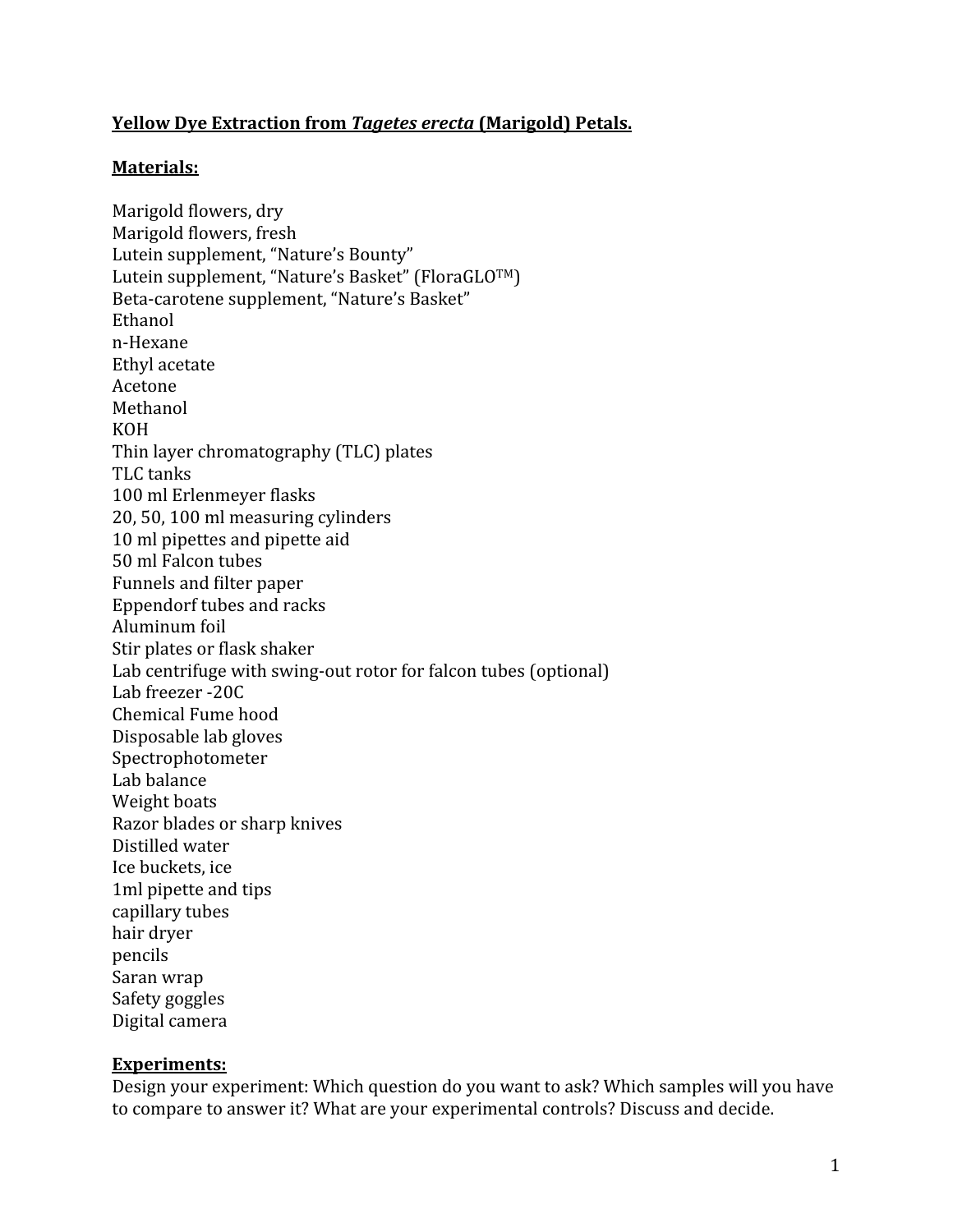1.
Extraction
of
marigold
petals
with
organic
solvents:

- 1. Remove
petals
from
flower
heads
- 2. Weight
out
1g
dried
or
10
g
fresh
petals,
chop
petals
with
knife
or
blade.
- 3. Transfer
petals
to
Erlenmeyer
flask,
label
flask
with
your
name
and
the
content
- 4. Add
50
ml
Ethanol
- 5. Close
and
wrap
with
aluminum
foil,
write
your
name
on
foil
- 6. Transfer
to
flask
shaker
- 7. Shake
ON
at
R.T.
- 8. Filter
fask
content
into
50
ml
Falcon
tube
to
remove
petals.
Observe
color
of extracted
petals
and
of
the
extract.
- 9. Remove 2x1 ml of extract into eppendorf tubes, label.
- 10. Freeze
50
ml
sample
at
‐20C,
keep
one
1
ml
sample
wrapped
in
foil
on
ice
if
you continue
with
TLC,
or
wrap
both
and
freeze
if
you
interrupt
here.

2.
Extraction
of
supplement
samples:

- 1) Wear
gloves
and
something
to
protect
your
clothes
from
stains.
- 2) Label
one
50
ml
Falcon
tube
and
one
Eppendorf
tube
per
sample.
- 3) Take
a
single
capsule
and
place
on
a
piece
of
saran
wrap.
- 4) Carefully
cut
it
open
with
knife
or
blade.
- 5) Use
1
ml
pipette
to
remove
as
much
liquid
as
possible
into
50
ml
Falcon
tube.
- 6) Add
20
ml
ethanol
to
tube,
shake.
- 7) Remove
2x1 ml
into
Eppendorf
tube
- 8) Wrap tubes in aluminum foil, see step 10. above. These will be your standards for the
experiments
below.

3.
TLC
analysis
of
organic
marigold
petal
extracts

- ‐
Read:
"Basic
principles
of
TLC",
class
handout.
	- 1. Thaw
	1ml
	sample
	or
	standard
	on
	ice
	if
	it
	was
	frozen.
	- 2. Prepare TLC tank: **NOTE:** all work with TLC tank and solvents must be performed under
	the
	chemical
	fume
	hood.
	Wear
	lab
	safety
	gloves
	and
	goggles
		- a. Make the solvent: n-Hexane: Ethyl acetate: acetone: methanol 27:4:2:2 (make 100
		ml)
		- b. Equilibrate the tank: pour solvent ca. 1 cm high into tank, close lid
		- c. Prepare
		TLC
		plate:
		Take
		one
		plate
		(wearing
		gloves)
		from
		package
		and
		lay down
		on
		a
		clean
		piece
		of
		saran
		wrap.
		With
		pencil,
		draw
		a
		horizontal
		line
		2
		cm from
		bottom
		of
		plate.
		Label
		the
		plate
		in
		one
		upper
		corner.
		Decide
		on
		number of
		samples
		and
		standards
		to
		run
		and
		label
		with
		pencil
		below
		the
		line
		(leave about
		2‐3
		cm
		between
		samples).
		
		Set
		up
		hair
		dryer.
		With
		capillaries
		or pipette
		tips,
		apply
		small
		amount
		of
		liquid
		above
		each
		samle
		number
		ON
		the line.
		Dry
		after
		each
		application.
		Keep
		the
		spot
		as
		small
		as
		possible.
		Depending on
		the
		concentration
		of
		your
		sample
		(how
		deep
		is
		your
		color?)
		you
		might have to apply up to 20 times. (work in a place that does not get too much bright
		light,
		turn
		off
		room
		lights
		if
		possible,
		work
		at
		good
		speed,
		your compounds
		are
		degraded
		by
		light)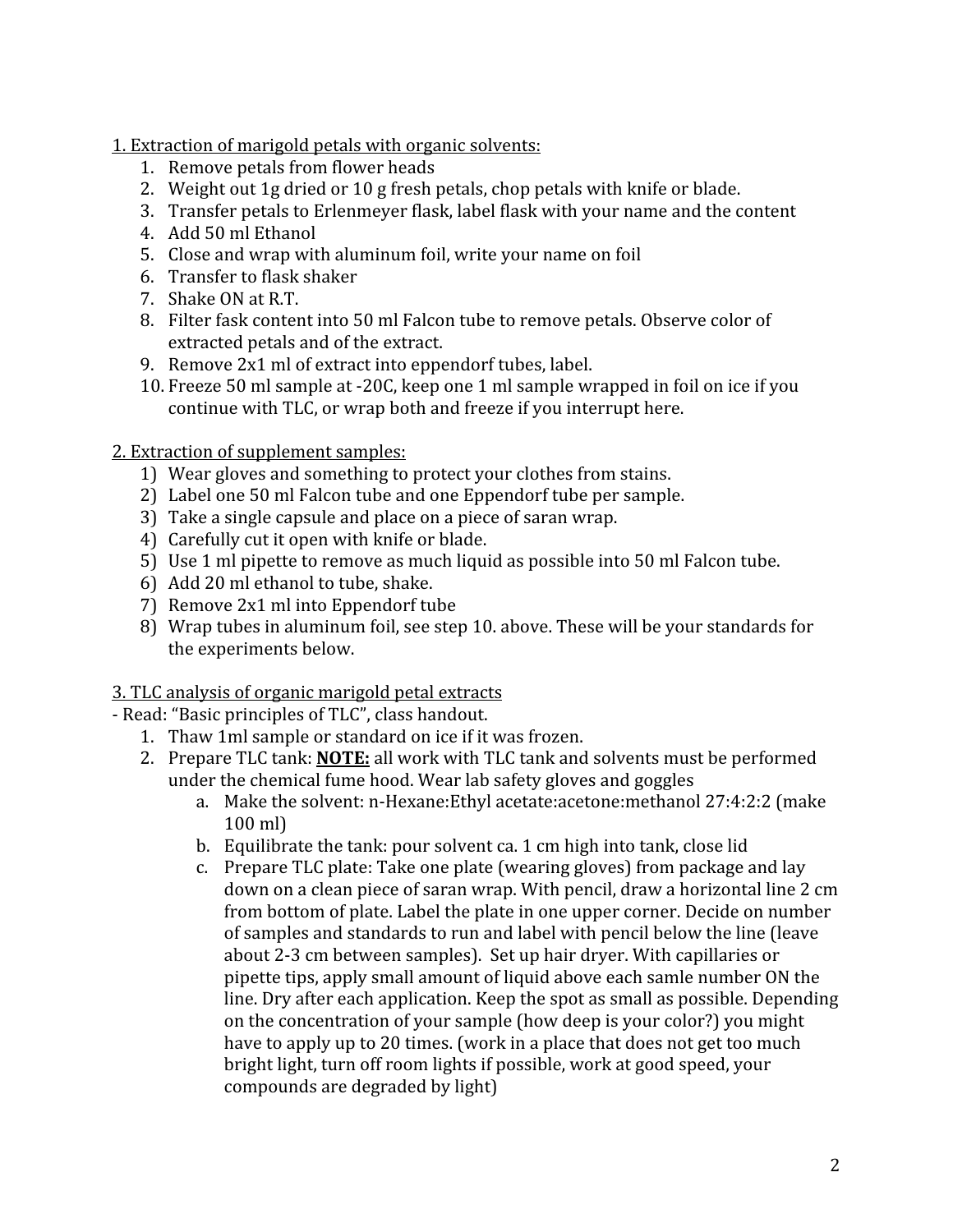- d. Place TLC plate into tank, being CAREFUL to not spill liquid on plate. Spots must be ABOVE the solvent. Watch briefly how solvent migrates up plate and make sure it does so in a staight line. Wrap tank with foil and wait.
- e. At
end
of
chromatography
(solvent
about
1‐2
cm
from
upper
rim,
ca.
30
min), remove
plate
from
tank,
lay
down
on
saran
wrap,
and
with
pencil
mark
the upper
egde
of
the
solvent,
and
circle
all
yellow
spots.
Let
plate
dry
competely under
the
hood.
- f. Wrap
plate
with
Saran
wrap,
remove
from
hood
and
photograph
to document results. The yellow spots will slowly fade once your plate is exposed
to
light.
- g. Calculate
the
Rf
values
of
all
compounds.
- h. Interpret your results. Expected Rf values: Beta-Carotene, 0.96; Lutein, 0.247; Violaxanthin,
0.16;
Neoxanthin,
0.087.

## 4.
Spectrophotometry

Read:
"Principles
of
Spectrophotometry"
(class
handout)

- a) Turn
on
instrument
at
least
15
min
before
use
- b) Prepare one blank sample (the solvent) and the samples to be measured (your
color
extracts
and
standards,
and
1:10
dilutions
in
solvent)
- c) Run
a
spectrum
for
each
sample
from
300
nm
to
800
nm
(use
of
instrument will be demonstrated). Compare your results to the spectra below.

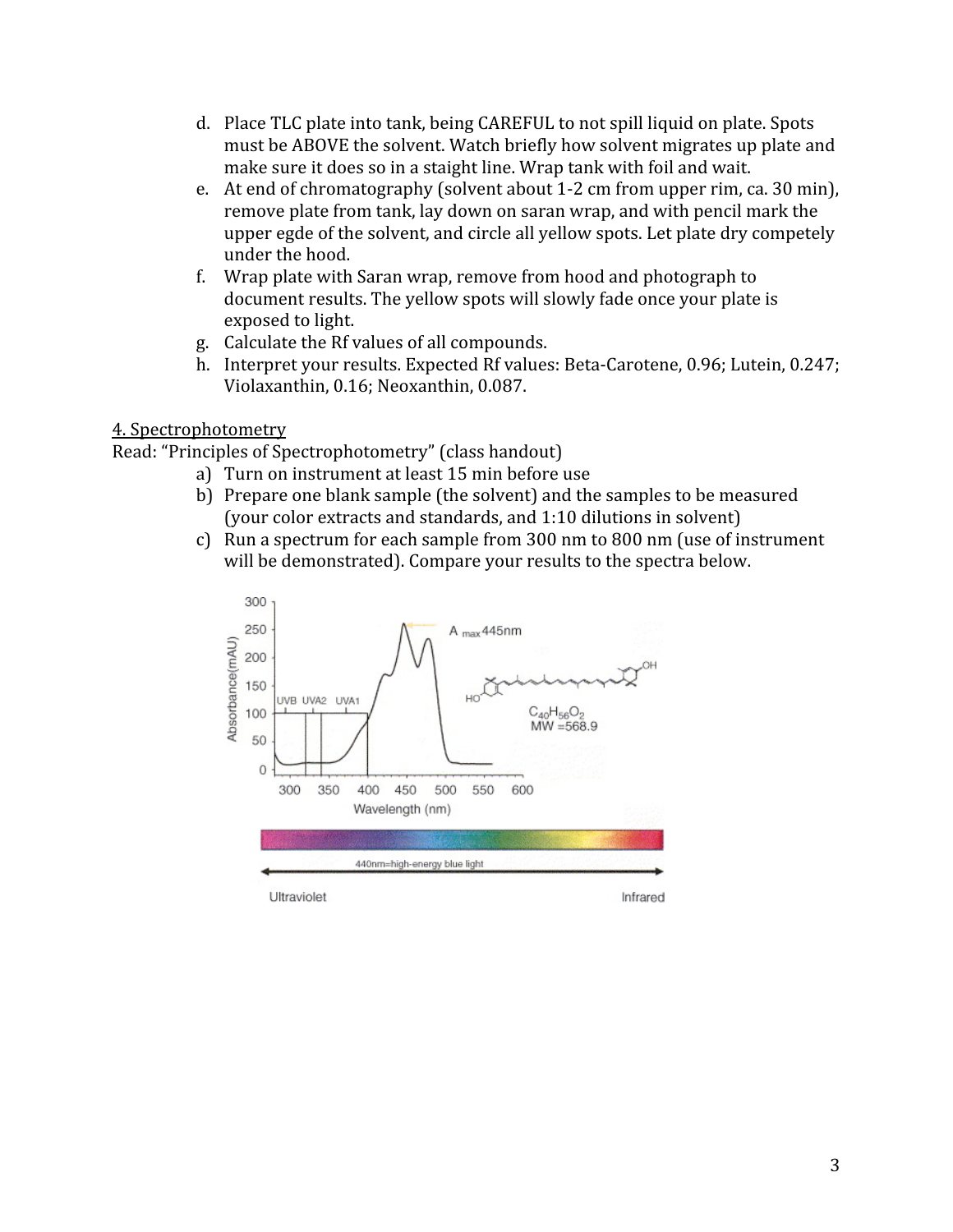

1.
Do
the
standards
match
the
expectation?
If
not,
what
might
that
mean?

2. What do you think your extracts contain?

# 5.
Saponification
of
Lutein
extracts:

Read:
Kimura
et
al.
(1990)
Assessment
of
the
Saponification
Step
in
the
Quanitative Determination
of
Carotenoids
and
Provitamins
A.
Food
Chemistry
35,
187‐195.

Lutein in the extract might be in form of fatty acid esters, which would affect its mobility in TLC
(did
your
sample
have
a
spot
with
the
same
Rf
as
the
Lutein
standard?).
Saponification will cleave the chemical bonds between Lutein and fatty acids the same way the soapmaking
process
works
(read
up
on
soap
making,
if
you
like).

NOTE: 60% KOH is a very strong lye. Take caution to not spill any on your hands, gloves, or clothes.

- 1. Make
a
60%
solution
of
KOH
in
H2O.
- 2. Use
25
ml
of
your
ethanol
extract
and
1‐2
ml
each
of
your
standards.
- 3. Add
1
ml
of
KOH
solution
per
10
ml
of
extract.
- 4. Leave solutions in dark at room temperature for 12-16 hours.
- 5. Repeat
TLC
to
compare
extracts
and
standards
before
and
after
saponification (remember
during
all
steps
that
some
of
your
samples
contain
lye).
- 6. Interpret
your
results.

## 6.
Crystallization
of
Lutein.

Read: Patent #5382714. Process for isolation, purification, and recrystallization of Lutein from
saponified
marigold
oleoresin
and
uses
thereof.